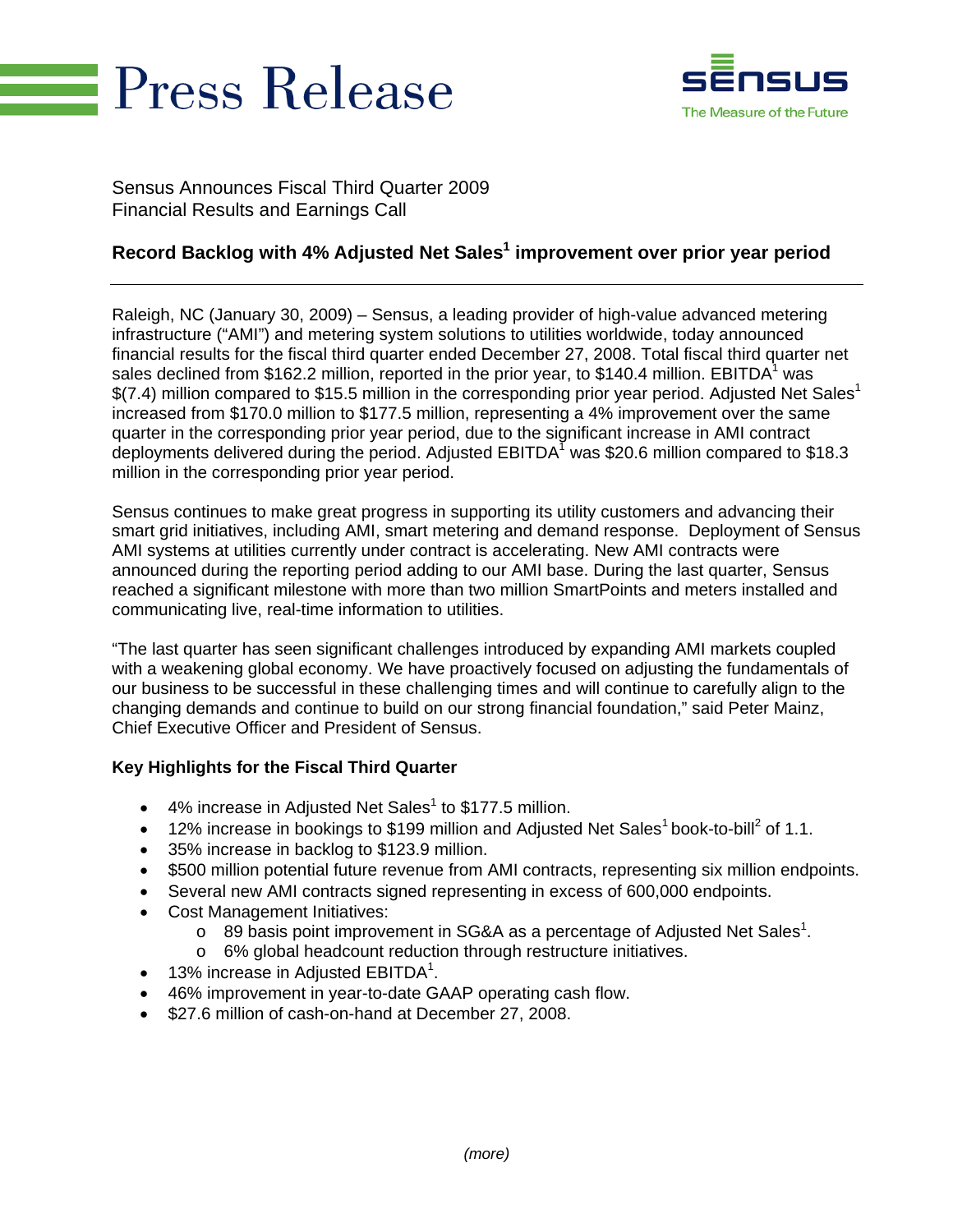### **Fiscal Third Quarter Form 10-Q and Earnings Conference Call**

The Company's Form 10-Q for the fiscal quarter ended December 27, 2008, which includes financial statements and related notes together with management's discussion and analysis of such results, is now available. In addition, the Company's financial statements for the fiscal quarter ended December 27, 2008 are included in this release.

A conference call with analysts to discuss these results will be held on February 4, 2009 at 11:00 AM (EST). To access the conference call, please dial 888-419-5570 (domestic access) or 617- 896-9871 (international access) and reference Passcode: 953 808 46. It is recommended that you dial in five to ten minutes prior to the call to allow time for processing participant information. A replay of the call will be available until February 11, 2009 by dialing 888-286-8010 (domestic access) or 617-801-6888 (international access) and referencing Passcode: 488 890 34.

#### Investor Contacts:

Jeffrey J. Kyle James J. Hilty (919) 845-4013 (919) 845-4007 jeff.kyle@sensus.com jim.hilty@sensus.com

Chief Financial Officer **Vice President, Business Development** 

#### **About Sensus**

Sensus is a time-tested technology and communications company providing data collection and metering solutions for water, gas and electric utilities around the world. Sensus is a transforming force for the utilities of tomorrow through its ability to help customers optimize resources, as well as to meet conservation and customer service objectives. Sensus customers rely on the Company for expert, reliable service in order to meet challenges and exceed goals. For more information, visit www.sensus.com.

*All statements in this release, other than historical facts, are made in reliance on the safe-harbor provisions of the Private Securities Litigation Reform Act of 1995. These statements involve risks and uncertainties and are subject to change at any time. These statements reflect the Company's current expectations regarding its financial position, revenues, cash flow and other operating results, business strategy, financing plans, forecasted trends related to the markets in which the Company operates, legal proceedings and similar matters. The Company's expectations expressed or implied in these forward-looking statements may turn out to be incorrect. The Company's actual results could be materially different from its expectations because of various risks. These risks, some of which are discussed under the caption "Risk Factors" in the Company's Annual Report on Form 10-K (SEC File No. 333-113658) for the fiscal year ended March 31, 2008 as filed with the Securities and Exchange Commission on May 20, 2008, include its dependence on new product development and intellectual property, its dependence on independent distributors and third-party contract manufacturers, automotive vehicle production levels and schedules, its substantial financial leverage, debt service and other cash requirements, liquidity constraints and risks related to future growth and expansion. Other important risks that could cause actual events or results to differ from those contained or implied in the forward-looking statements include, without limitation, the Company's ability to integrate acquired companies, general economic and business conditions, competition, adverse changes in the regulatory or legislative environment in which the Company operates, customer cancellations and other factors beyond the Company's control.*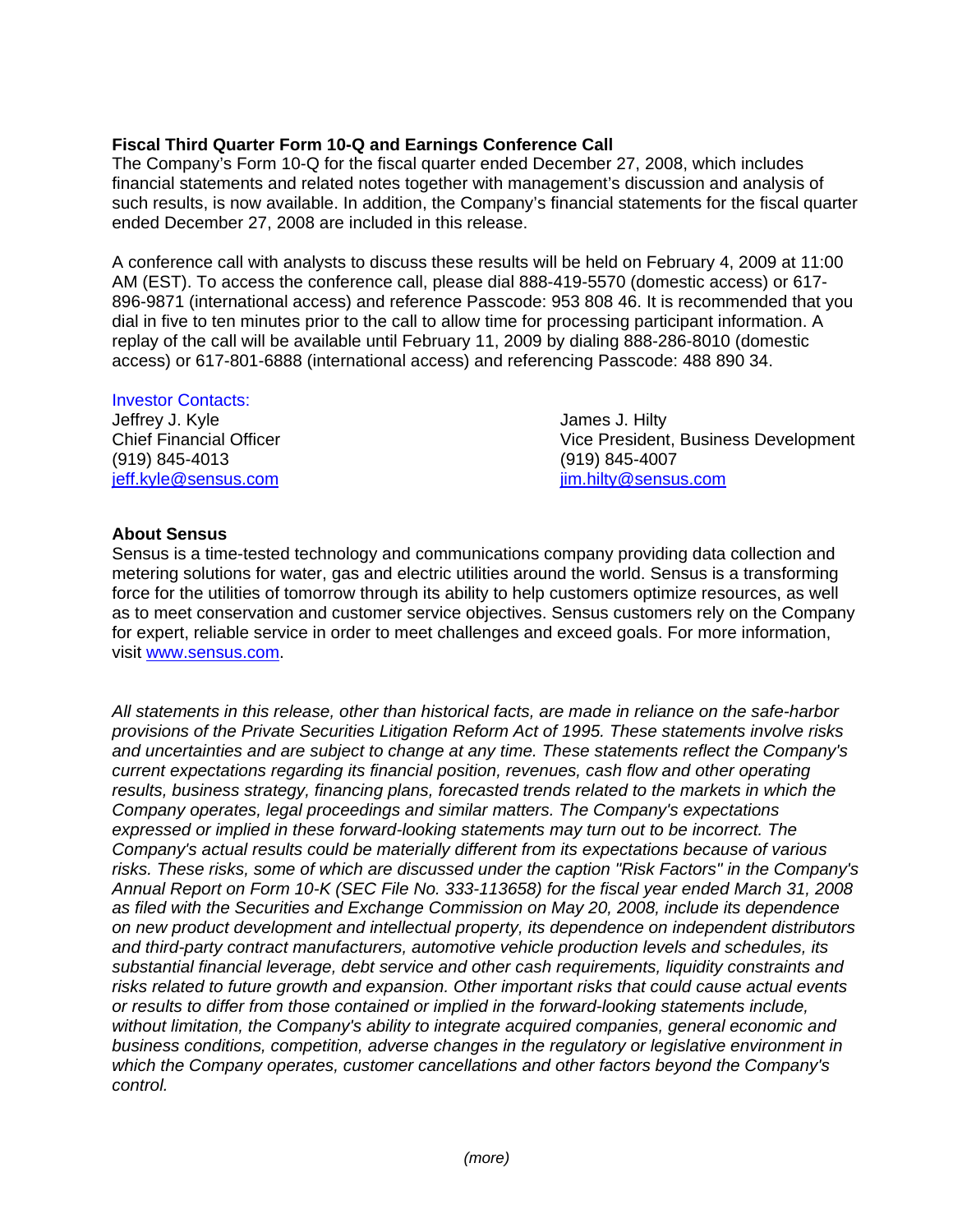### **(1) Non-GAAP Measures**

During the third quarter of fiscal 2009, Sensus Metering Systems continued the deployment of its advanced FlexNet<sup>®</sup> AMI solutions under long-term contracts executed with several North American electric and gas utilities. These contracts, which extend up to 20 years and cover 7.7 million electric and gas endpoints, contain significant hardware and software components as well as ongoing customer support. Due to the significant advanced technology and software and the absence of stand-alone customer support sales prices, revenues and incremental direct costs related to these long-term contracts are required to be deferred in accordance with U.S. GAAP for income statement recognition purposes and amortized ratably over the life of the contracts. This deferral has no impact on cash flow since billings to customers occur as the network infrastructure and related endpoints are deployed and the associated costs are incurred, generally over the first several years of the contract term. To enhance the comparability and usefulness of its financial information, the Company provides certain non-GAAP measures to describe more fully the results of its underlying business. Specifically, the Company utilizes the measures of Adjusted Net Sales, EBITDA and Adjusted EBITDA, which are defined as follows:

- Adjusted Net Sales is defined as net sales as determined under U.S. GAAP adjusted to add back revenue (net of amortization) related to long-term, multi-element contracts that has been deferred under the provisions of SOP 97-2.
- EBITDA is defined as earnings before interest expense, depreciation and amortization, minority interest and income taxes.
- Adjusted EBITDA is defined as EBITDA plus (a) revenue less the associated incremental direct costs (both net of amortization) related to long-term, multi-element contracts that have been deferred under SOP 97-2, (b) restructuring costs and (c) management fees, and adjusted for other nonrecurring items.

Information regarding Adjusted Net Sales, EBITDA and Adjusted EBITDA is provided because management considers these measures important in evaluating and understanding the Company's operating and financial performance. Management believes these measures provide useful information for investors in trending, analyzing and benchmarking the performance and value of the business. Internally these measures are used in our incentive compensation plans. Management believes that these measures provide meaningful supplemental information regarding our performance by adjusting for certain items that may not be indicative of our recurring core operating results. However, these metrics for measuring the Company's financial results may be different from comparable information provided by other companies and should not be used as an alternative to the Company's operating and other financial information as determined under U.S. GAAP.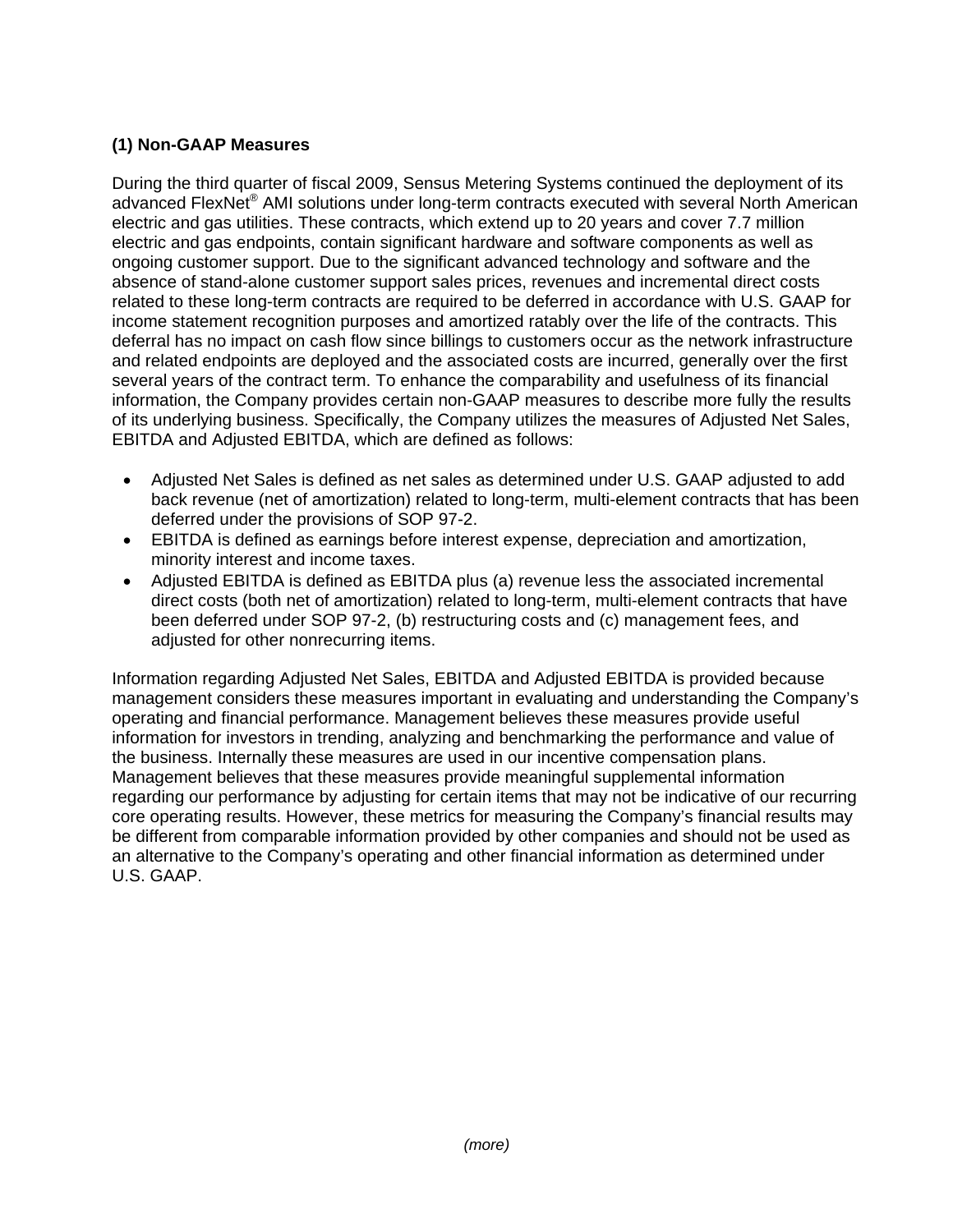A reconciliation of each of these non-GAAP measures to its most closely related U.S. GAAP measure is set out in the table below (in millions):

|                                                                                                                          | <b>Fiscal Quarter</b><br><b>Ended</b><br>December 27,<br>2008 | <b>Fiscal Quarter</b><br><b>Ended</b><br>December 29,<br>2007 | <b>Nine Months</b><br><b>Ended</b><br>December 27,<br>2008 | <b>Nine Months</b><br><b>Ended</b><br>December 29,<br>2007 |
|--------------------------------------------------------------------------------------------------------------------------|---------------------------------------------------------------|---------------------------------------------------------------|------------------------------------------------------------|------------------------------------------------------------|
| Net sales<br>Revenue from long-term<br>contracts deferred under SOP                                                      | \$140.4                                                       | \$162.2                                                       | \$501.7                                                    | \$509.4                                                    |
| 97-2 (net of amortization)                                                                                               | 37.1                                                          | 7.8                                                           | 88.2                                                       | 11.4                                                       |
| <b>Adjusted Net Sales</b>                                                                                                | \$177.5                                                       | \$170.0                                                       | \$589.9                                                    | \$520.8                                                    |
|                                                                                                                          | <b>Fiscal Quarter</b><br><b>Ended</b><br>December 27,<br>2008 | <b>Fiscal Quarter</b><br><b>Ended</b><br>December 29,<br>2007 | <b>Nine Months</b><br><b>Ended</b><br>December 27,<br>2008 | <b>Nine Months</b><br><b>Ended</b><br>December 29,<br>2007 |
| Net loss                                                                                                                 | \$(23.0)                                                      | \$(5.0)                                                       | \$(31.2)                                                   | \$(9.5)                                                    |
| Depreciation and amortization                                                                                            | 13.2                                                          | 12.9                                                          | 35.2                                                       | 35.6                                                       |
| Interest expense, net                                                                                                    | 10.5                                                          | 10.3                                                          | 30.3                                                       | 31.4                                                       |
| Income tax benefit                                                                                                       | (8.8)                                                         | (2.9)                                                         | (12.5)                                                     | (3.4)                                                      |
| Minority interest                                                                                                        | 0.7                                                           | 0.2                                                           | 1.8                                                        | 1.4                                                        |
| <b>EBITDA</b><br>Revenue less incremental<br>direct costs from long-term<br>contracts deferred under<br>SOP 97-2 (net of | \$(7.4)                                                       | \$15.5                                                        | \$23.6                                                     | \$55.5                                                     |
| amortization)                                                                                                            | 17.8                                                          | 1.2                                                           | 38.9                                                       | 2.0                                                        |
| Restructuring costs                                                                                                      | 6.1                                                           | 1.0                                                           | 8.2                                                        | 2.5                                                        |
| Management fees                                                                                                          | 0.8                                                           | 0.6                                                           | 2.2                                                        | 2.0                                                        |
| Other nonrecurring items (a)                                                                                             | 3.3                                                           |                                                               | 3.3                                                        |                                                            |
| <b>Adjusted EBITDA</b>                                                                                                   | \$20.6                                                        | \$18.3                                                        | \$76.2                                                     | \$62.0                                                     |

(a) Represents a nonrecurring, non-cash charge for residual manufacturing overhead costs related to the outsourcing of certain manufacturing activities.

# **(2) Book-to-bill**

 $\overline{\phantom{a}}$  , where the contract of  $\overline{\phantom{a}}$ 

Book-to-bill is calculated as orders received during the quarter divided by Adjusted Net Sales.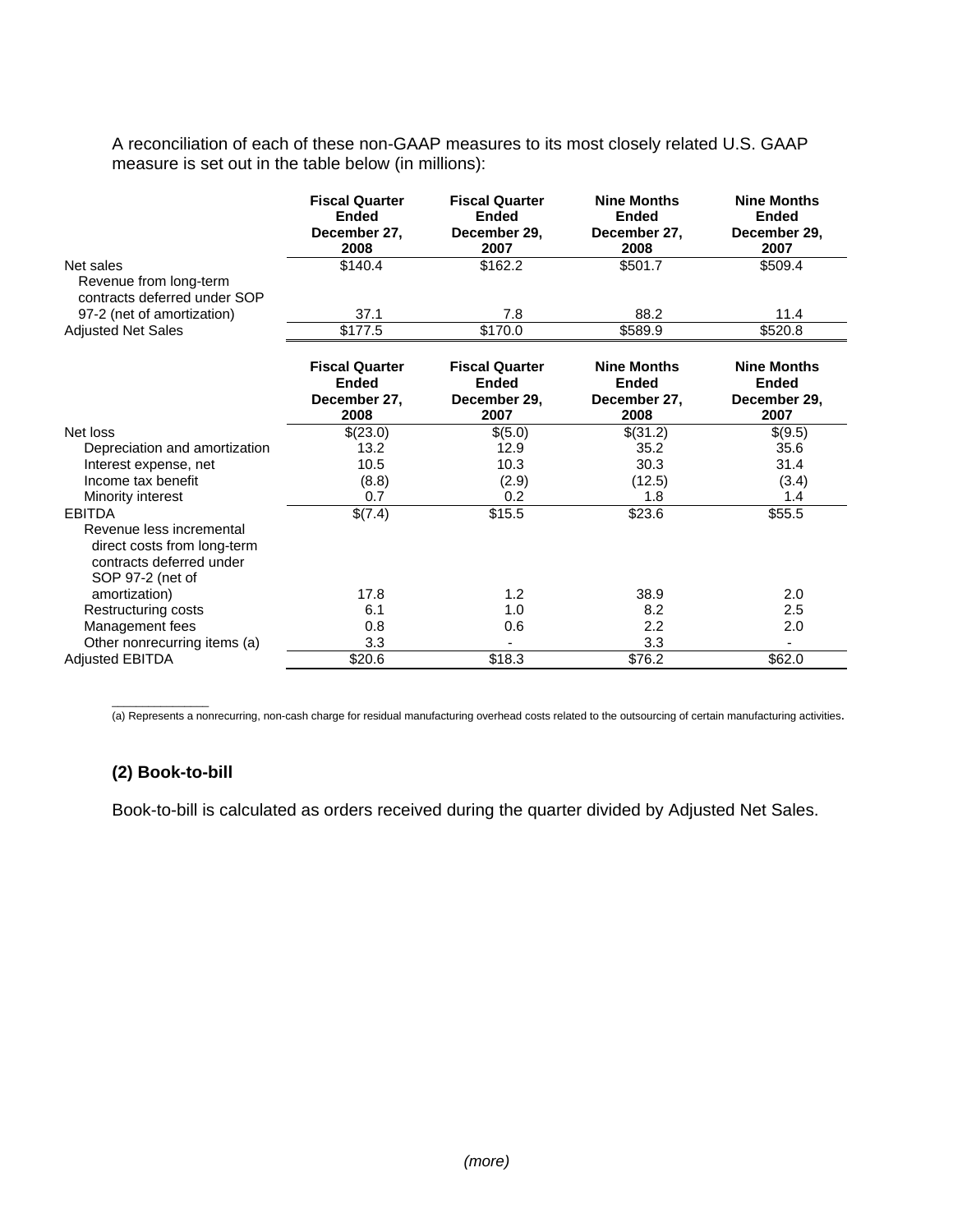# **Fiscal Third Quarter Unaudited Financial Statements**

#### SENSUS METERING SYSTEMS (BERMUDA 2) LTD.

# **CONSOLIDATED BALANCE SHEETS**

(in millions, except per share and share data)

|                                                                                            | December 27,<br>2008 | March 31,<br>2008 |
|--------------------------------------------------------------------------------------------|----------------------|-------------------|
| <b>ASSETS</b>                                                                              | (unaudited)          |                   |
| <b>CURRENT ASSETS:</b>                                                                     |                      |                   |
|                                                                                            | \$27.6               | \$37.6            |
| Accounts receivable:                                                                       |                      |                   |
| Trade, net of allowance for doubtful accounts of \$1.4 and \$1.5 at                        |                      |                   |
|                                                                                            | 104.2                | 107.1             |
|                                                                                            | 2.6                  | 1.0               |
|                                                                                            | 74.6                 | 72.3              |
|                                                                                            | 24.4                 | 12.8              |
|                                                                                            | 5.0                  | 5.0               |
|                                                                                            | 8.1                  | 3.1               |
|                                                                                            | 246.5                | 238.9             |
|                                                                                            | 130.9                | 138.4             |
|                                                                                            | 189.3                | 199.2             |
|                                                                                            | 393.8                | 377.6             |
|                                                                                            | 16.8                 | 17.4              |
|                                                                                            | 67.6                 | 23.3              |
|                                                                                            | 21.5                 | 24.5              |
|                                                                                            | \$1,066.4            | \$1,019.3         |
| <b>LIABILITIES AND STOCKHOLDER'S EQUITY</b>                                                |                      |                   |
| <b>CURRENT LIABILITIES:</b>                                                                |                      |                   |
|                                                                                            | \$71.7               | \$81.3            |
|                                                                                            | 70.4                 | 67.8              |
|                                                                                            | 0.9                  | 0.1               |
|                                                                                            | 15.1                 | 5.8               |
|                                                                                            | 8.0                  | 5.2               |
|                                                                                            | 14.1                 | 5.4               |
|                                                                                            | 180.2                | 165.6             |
|                                                                                            | 436.1                | 448.6             |
|                                                                                            | 47.9                 | 52.5              |
|                                                                                            | 71.9                 | 71.9              |
|                                                                                            | 110.3                | 32.4              |
|                                                                                            | 24.5                 | 21.3              |
|                                                                                            | 11.8                 | 10.2              |
|                                                                                            | 882.7                | 802.5             |
| Commitments and Contingencies (Note 12)                                                    |                      |                   |
| STOCKHOLDER'S EQUITY:                                                                      |                      |                   |
| Common stock, par value \$1.00 per share, 12,000 shares authorized, issued and outstanding |                      | $\hspace{0.05cm}$ |
|                                                                                            | 245.4                | 243.2             |
|                                                                                            | (60.6)               | (29.3)            |
|                                                                                            | (1.1)                | 2.9               |
|                                                                                            | 183.7                | 216.8             |
|                                                                                            | \$1,066.4            | \$1,019.3         |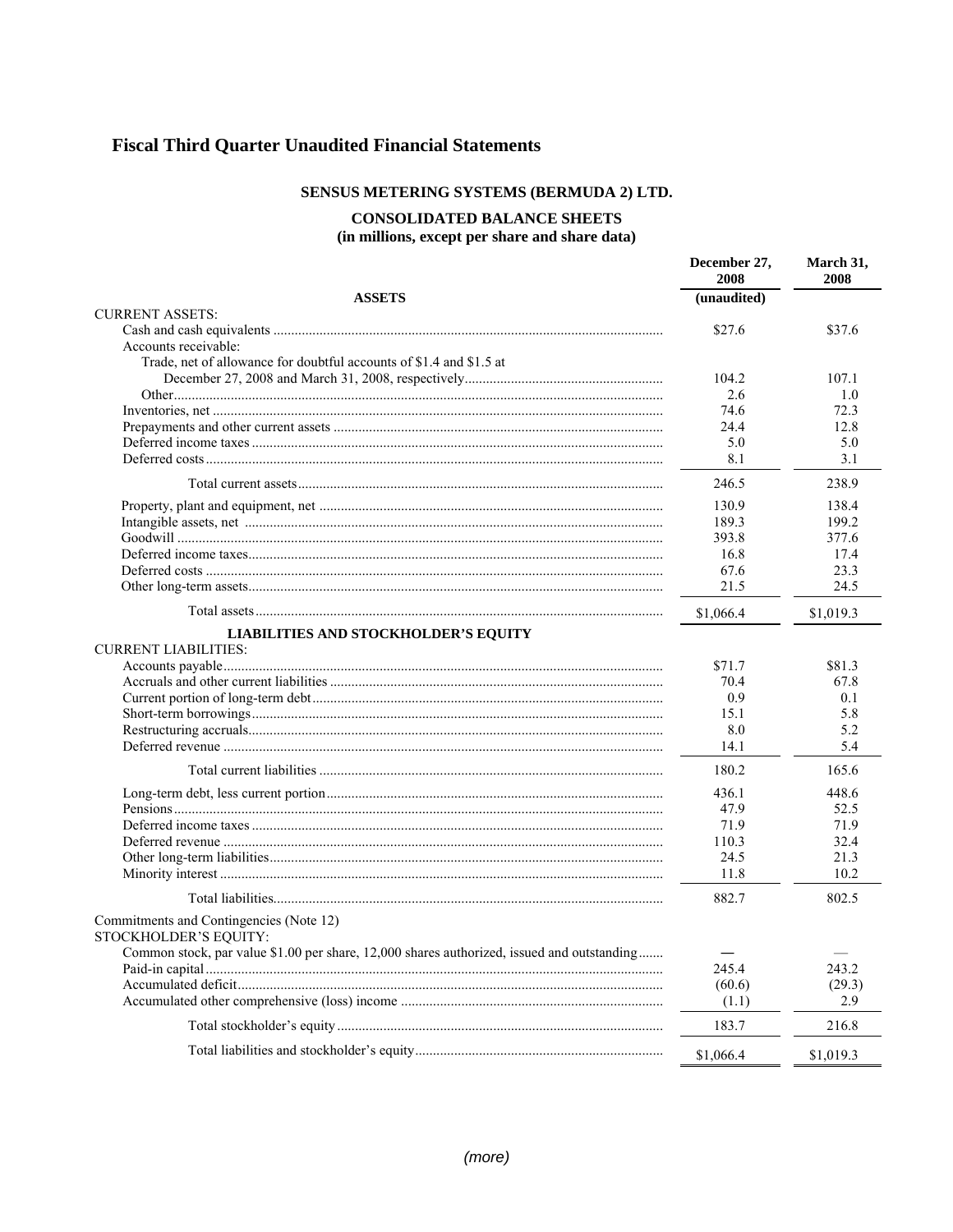# **SENSUS METERING SYSTEMS (BERMUDA 2) LTD.**

#### **CONSOLIDATED STATEMENTS OF OPERATIONS (in millions) (unaudited)**

|                                              | <b>Fiscal Quarter</b><br><b>Ended</b><br>December 27.<br>2008 | <b>Fiscal Quarter</b><br>Ended<br>December 29.<br>2007 | <b>Nine Months</b><br><b>Ended</b><br>December 27,<br>2008 | <b>Nine Months</b><br><b>Ended</b><br>December 29,<br>2007 |
|----------------------------------------------|---------------------------------------------------------------|--------------------------------------------------------|------------------------------------------------------------|------------------------------------------------------------|
|                                              | \$140.4                                                       | \$162.2                                                | \$501.7                                                    | \$509.4                                                    |
|                                              |                                                               |                                                        |                                                            |                                                            |
|                                              | 119.2                                                         | 121.0                                                  | 393.5                                                      | 378.2                                                      |
|                                              | 21.2                                                          | 41.2                                                   | 108.2                                                      | 131.2                                                      |
| <b>OPERATING EXPENSES:</b>                   |                                                               |                                                        |                                                            |                                                            |
|                                              | 30.9                                                          | 31.1                                                   | 98.7                                                       | 89.8                                                       |
|                                              | 6.1                                                           | 1 <sub>0</sub>                                         | 8.2                                                        | 2.5                                                        |
|                                              | 3.4                                                           | 5.2                                                    | 10.6                                                       | 16.2                                                       |
|                                              | 0.9                                                           | 0.6                                                    | 2.2                                                        | 1.5                                                        |
|                                              | (20.1)                                                        | 3.3                                                    | (11.5)                                                     | 21.2                                                       |
| <b>NON-OPERATING EXPENSE:</b>                |                                                               |                                                        |                                                            |                                                            |
|                                              | (10.5)                                                        | (10.3)                                                 | (30.3)                                                     | (31.4)                                                     |
|                                              | (0.5)                                                         | (0.7)                                                  | (0.1)                                                      | (1.3)                                                      |
| <b>LOSS BEFORE INCOME TAXES AND MINORITY</b> |                                                               |                                                        |                                                            |                                                            |
|                                              | (31.1)                                                        | (7.7)                                                  | (41.9)                                                     | (11.5)                                                     |
|                                              | (8.8)                                                         | (2.9)                                                  | (12.5)                                                     | (3.4)                                                      |
|                                              | (22.3)                                                        | (4.8)                                                  | (29.4)                                                     | (8.1)                                                      |
|                                              | (0.7)                                                         | (0.2)                                                  | (1.8)                                                      | (1.4)                                                      |
|                                              | \$(23.0)                                                      | \$(5.0)                                                | \$(31.2)                                                   | \$(9.5)                                                    |